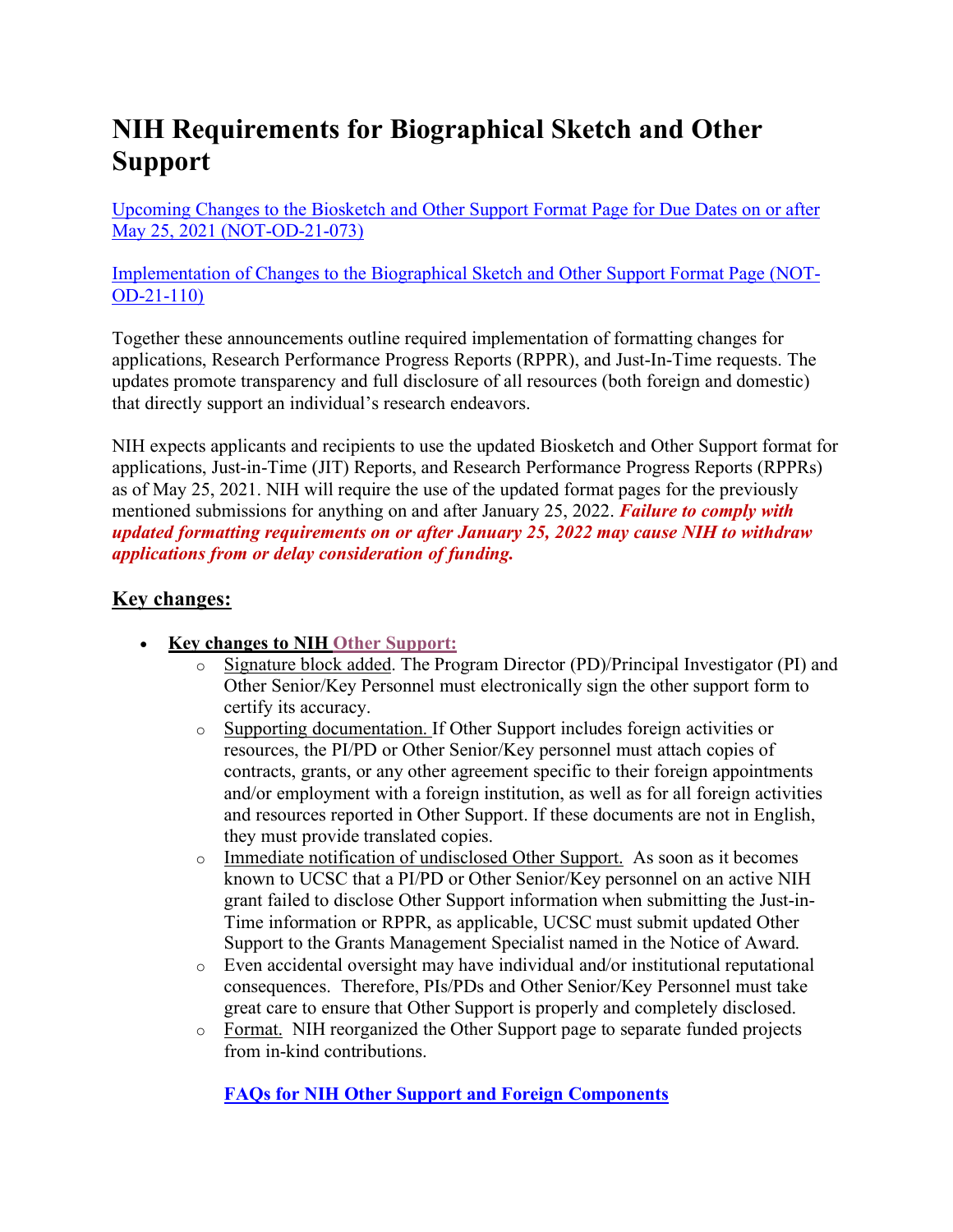## • **Key changes to NIH Biosketches:**

- NIH renamed Section B "Positions and Honors" to be "Positions, Scientific Appointments, and Honors" and updated the instructions to read (specific changes are in bold italics):
	- § List in *reverse* chronological order *all positions and scientific appointments both domestic and foreign, including affiliations with foreign entities or governments. This includes titled academic, professional, or institutional appointments whether or not remuneration is received, and whether full-time, part-time, or voluntary (including adjunct, visiting, or honorary).* High school students and undergraduates may include any previous positions. For individuals who are not currently located at the applicant organization, include the expected position at the applicant organization and the expected start date.
- o As applicable, all applicants may include details about ongoing and completed research projects from the past three years to which they want to draw attention within the personal statement, Section A (previously known as research support)
- o Removed:
	- Section D for non-Fellowship Biosketch
	- § "Research Support" from Section D for Fellowship Biosketch

## **FAQs for NIH Biosketches**

*The Office of Research strongly encourages PI's set up their SciENcv accounts and regularly update relevant information. Utilizing this resource to create Biosketch documents at the time of submission ensures compliance with current requirements, avoiding the risk of noncompliance due to inadvertent use of outdated templates. Additionally, NIH has committed to finalizing the SciENcv template for Other Support and anticipates that the template will be available in early FY 2022.*

Other Support includes **all resources** made available to a researcher in support of and/or related to all of their research endeavors, regardless of whether or not they have monetary value and regardless of whether they are based at the institution the researcher identifies for the current grant.

This includes resource and/or financial support from all foreign and domestic entities, including but not limited to, financial support for laboratory personnel, and provision of high-value materials that are not freely available.

NIH applicants must:

1. List all positions and scientific appointments both domestic and foreign held by senior/key personnel that are relevant to an application including affiliations with foreign entities or governments.